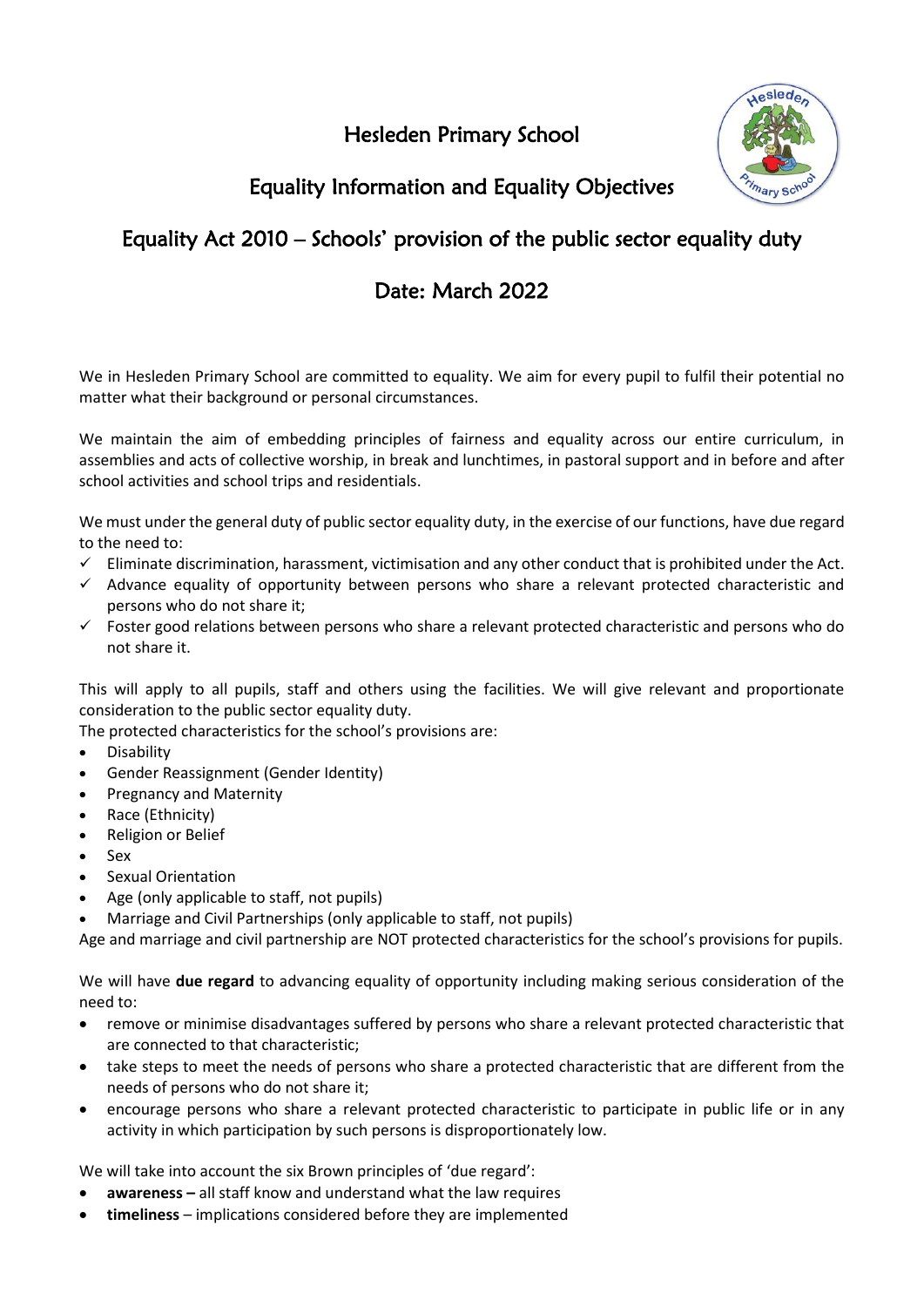- **rigour** open-minded and rigorous analysis, including parent/pupil voice
- **non-delegation –** the PSED cannot be delegated
- **continuous –** ongoing all academic year
- **record-keeping –** keep notes and records of decisions & meetings

We welcome the opportunity to be transparent and accountable. To this end we fulfil the specific duties of the Act by:

- $\checkmark$  publishing our equality information
- $\checkmark$  publishing our equality objectives

We aim to make the information accessible, easy to read and easy to find.

#### *Equality Information (Last updated March 2022):*

This Equality Information is a summary pupil profile of the school. The information for pupils is collected via data collection sheets completed by parents/carers.

We maintain confidentiality and work to data protection principles. We publish information in a way so that no pupil can be identified.

#### **Staff Equality Profile**

Our school employs less than 150 staff members and therefore is not required to publish staff data. The school uses any data collected about its staff demographic in order to inform policies, decisions and the objectives detailed on this document.

### **Pupil Equality Profile**

| Age                                                                                                                                                                                                                                             | We have pupils aged from 3 to 11 years old in our school.                                                                                                                                       |
|-------------------------------------------------------------------------------------------------------------------------------------------------------------------------------------------------------------------------------------------------|-------------------------------------------------------------------------------------------------------------------------------------------------------------------------------------------------|
| <b>Disability</b><br>A person is disabled under the Equality Act 2010 definition if<br>they have a physical or mental impairment that has a<br>'substantial' and 'long-term' negative effect on their ability to<br>do normal daily activities. | 100% pupils gave information.<br>No pupils recorded a disability.<br>We ensure reasonable adjustments are made where<br>appropriate.                                                            |
| EAL (English as an Additional Language)                                                                                                                                                                                                         | No EAL                                                                                                                                                                                          |
| Gender Reassignment (Gender Identity)                                                                                                                                                                                                           | We are an inclusive school community and support any<br>pupil exploring their gender identity.                                                                                                  |
| <b>Pregnancy and Maternity</b>                                                                                                                                                                                                                  | We comply with our equality duty and have planned to<br>deliver education on site if required or offer a place at<br>the Young Parent Group coordinated within the SEND &<br>Inclusion Service. |
| <b>Pupil Premium</b><br>Although this isn't a protected characteristic under the Equality<br>Act, our school feel it is an important aspect of our school profile                                                                               | 31% pupils eligible for Pupil Premium                                                                                                                                                           |
| Race (Ethnicity)                                                                                                                                                                                                                                | 99% pupil gave information<br>Our numbers are so small it would not be appropriate to<br>publish this information                                                                               |
| Religion and Belief                                                                                                                                                                                                                             | 96% pupils gave information<br>Our pupil profile comprises:<br>56% - Christian<br>37% - No religion                                                                                             |
| <b>SEND</b>                                                                                                                                                                                                                                     | 14% pupils identified by school with a Special Educational<br>Need<br>14% SEND Support Plan<br>No Education Health and Care Plan (EHCP)                                                         |